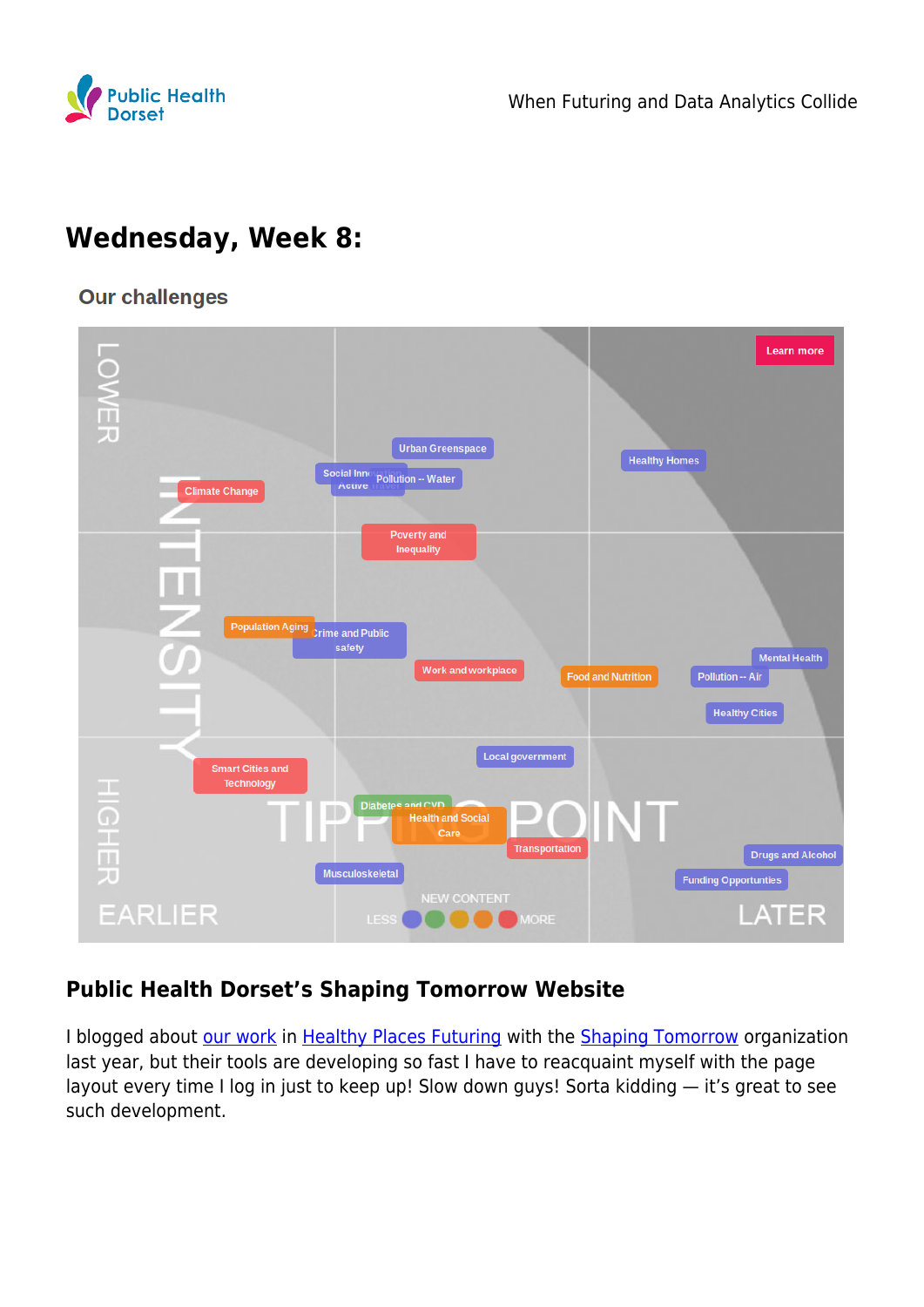

My visit to our site this week, revealed one particular change that got me thinking – has [Futuring](https://en.wikipedia.org/wiki/Futures_studies) just collided with [Data Analytics](https://en.wikipedia.org/wiki/Analytics)?

#### **Our Challenges**

This is a section of our website where we set out a number of areas that we expect might pose challenges to population health in our area in the future. Up until this week, we basically had a list that their AI, Athena, produces from a few search terms we've suggested.

In the image at the top of this blog, you can see the challenges that we monitor, e.g. Healthy Homes — because we are interested in what the future holds for 'healthy homes'.

What's of interest here is not how the tool is no longer a static list of links to lists of insights. For example under our Smart Cities challenge at the moment, a few recent insights:

[\[](https://www.healthcareitnews.com/news/ge-launches-new-edison-platform-ai-apps)[New](https://www.healthcareitnews.com/news/ge-launches-new-edison-platform-ai-apps)[\]](https://www.healthcareitnews.com/news/ge-launches-new-edison-platform-ai-apps) [The Internet of Things in](https://www.tmcnet.com/usubmit/-global-iot-smart-cities-market-report-2019-2023-/2019/02/12/8899174.htm) **[smart cities market](https://www.tmcnet.com/usubmit/-global-iot-smart-cities-market-report-2019-2023-/2019/02/12/8899174.htm)** [is projected to grow from USD79.5](https://www.tmcnet.com/usubmit/-global-iot-smart-cities-market-report-2019-2023-/2019/02/12/8899174.htm) [billion in 2018 to USD219.6 billion by 2023, at a](https://www.tmcnet.com/usubmit/-global-iot-smart-cities-market-report-2019-2023-/2019/02/12/8899174.htm) **[Compound Annual Growth Rate](https://www.tmcnet.com/usubmit/-global-iot-smart-cities-market-report-2019-2023-/2019/02/12/8899174.htm)** [of 22.5%](https://www.tmcnet.com/usubmit/-global-iot-smart-cities-market-report-2019-2023-/2019/02/12/8899174.htm) [from 2018 to 2023.](https://www.tmcnet.com/usubmit/-global-iot-smart-cities-market-report-2019-2023-/2019/02/12/8899174.htm)

 [New] [With the](http://www.urbangateway.org/news/nokia-reveals-22-smart-city-practices) **[global Smart City market](http://www.urbangateway.org/news/nokia-reveals-22-smart-city-practices)** [expected to grow by about a 20 percent CAGR](http://www.urbangateway.org/news/nokia-reveals-22-smart-city-practices) [by 2020, Nokia revealed 'The Smart City Playbook', detailing best practices for](http://www.urbangateway.org/news/nokia-reveals-22-smart-city-practices) **[smart cities](http://www.urbangateway.org/news/nokia-reveals-22-smart-city-practices)**[.](http://www.urbangateway.org/news/nokia-reveals-22-smart-city-practices)

 $\Box$  [New] [Smart improvements could provide significant value to rural communities by](http://www.b-t.energy/wp-content/uploads/2019/02/Exec-Summary_-Advancing-the-Landscape-of-Clean-Energy-Innovation_2019.pdf) [enabling decentralized generation and manufacturing, improving energy efficiency, and](http://www.b-t.energy/wp-content/uploads/2019/02/Exec-Summary_-Advancing-the-Landscape-of-Clean-Energy-Innovation_2019.pdf) [supporting economic development.](http://www.b-t.energy/wp-content/uploads/2019/02/Exec-Summary_-Advancing-the-Landscape-of-Clean-Energy-Innovation_2019.pdf)

 [New] [As the](https://b2breportsnews.com/15973/global-smart-city-market-2018-2022-key-players-manufacturers-analysis-trends-share-segmentation-industry-size/) **[Smart City market](https://b2breportsnews.com/15973/global-smart-city-market-2018-2022-key-players-manufacturers-analysis-trends-share-segmentation-industry-size/)** [facing slowness in global economic development, the](https://b2breportsnews.com/15973/global-smart-city-market-2018-2022-key-players-manufacturers-analysis-trends-share-segmentation-industry-size/) **[market](https://b2breportsnews.com/15973/global-smart-city-market-2018-2022-key-players-manufacturers-analysis-trends-share-segmentation-industry-size/)** [continued a growth in the past few years and market size will maintain the](https://b2breportsnews.com/15973/global-smart-city-market-2018-2022-key-players-manufacturers-analysis-trends-share-segmentation-industry-size/) **[average](https://b2breportsnews.com/15973/global-smart-city-market-2018-2022-key-players-manufacturers-analysis-trends-share-segmentation-industry-size/) [annual growth rate](https://b2breportsnews.com/15973/global-smart-city-market-2018-2022-key-players-manufacturers-analysis-trends-share-segmentation-industry-size/)** [by 2022.](https://b2breportsnews.com/15973/global-smart-city-market-2018-2022-key-players-manufacturers-analysis-trends-share-segmentation-industry-size/)

 [New] **[Global virtual desktop market](http://www.abnewswire.com/pressreleases/virtual-desktop-market-2019-global-analysis-by-opportunities-size-share-growth-factors-regional-and-competitive-landscape-forecast-to-2022_317845.html)** [in](http://www.abnewswire.com/pressreleases/virtual-desktop-market-2019-global-analysis-by-opportunities-size-share-growth-factors-regional-and-competitive-landscape-forecast-to-2022_317845.html) **[European market](http://www.abnewswire.com/pressreleases/virtual-desktop-market-2019-global-analysis-by-opportunities-size-share-growth-factors-regional-and-competitive-landscape-forecast-to-2022_317845.html)** [is expected to grow at a](http://www.abnewswire.com/pressreleases/virtual-desktop-market-2019-global-analysis-by-opportunities-size-share-growth-factors-regional-and-competitive-landscape-forecast-to-2022_317845.html) [substantial high CAGR during 2016 to 2022 due to advancement in](http://www.abnewswire.com/pressreleases/virtual-desktop-market-2019-global-analysis-by-opportunities-size-share-growth-factors-regional-and-competitive-landscape-forecast-to-2022_317845.html) **[smart technology](http://www.abnewswire.com/pressreleases/virtual-desktop-market-2019-global-analysis-by-opportunities-size-share-growth-factors-regional-and-competitive-landscape-forecast-to-2022_317845.html)**[.](http://www.abnewswire.com/pressreleases/virtual-desktop-market-2019-global-analysis-by-opportunities-size-share-growth-factors-regional-and-competitive-landscape-forecast-to-2022_317845.html)

 [New] [Worldwide spending on the](https://www.idc.com/getdoc.jsp?containerId=prUS43576718) **[technologies](https://www.idc.com/getdoc.jsp?containerId=prUS43576718)** [that enable](https://www.idc.com/getdoc.jsp?containerId=prUS43576718) **[Smart Cities initiatives](https://www.idc.com/getdoc.jsp?containerId=prUS43576718)** [is](https://www.idc.com/getdoc.jsp?containerId=prUS43576718) [forecast to reach \\$80 billion in 2018: IDC expects spending to accelerate over the 2016-2021](https://www.idc.com/getdoc.jsp?containerId=prUS43576718) [forecast period, growing to \\$135 billion in 2021.](https://www.idc.com/getdoc.jsp?containerId=prUS43576718)

 [New] [The](https://www.mobileeurope.co.uk/press-wire/digital-transformation-survey-will-iot-speed-up-in-2019) **[use cases](https://www.mobileeurope.co.uk/press-wire/digital-transformation-survey-will-iot-speed-up-in-2019)** [that will attract the most investment in 2019 are: manufacturing](https://www.mobileeurope.co.uk/press-wire/digital-transformation-survey-will-iot-speed-up-in-2019) [operations \(\\$100 billion\); production asset management \(\\$44.2 billion\);](https://www.mobileeurope.co.uk/press-wire/digital-transformation-survey-will-iot-speed-up-in-2019) **[smart home](https://www.mobileeurope.co.uk/press-wire/digital-transformation-survey-will-iot-speed-up-in-2019)** [\(\\$44.1](https://www.mobileeurope.co.uk/press-wire/digital-transformation-survey-will-iot-speed-up-in-2019) [billion\); and freight monitoring \(\\$41.7 billion\).](https://www.mobileeurope.co.uk/press-wire/digital-transformation-survey-will-iot-speed-up-in-2019)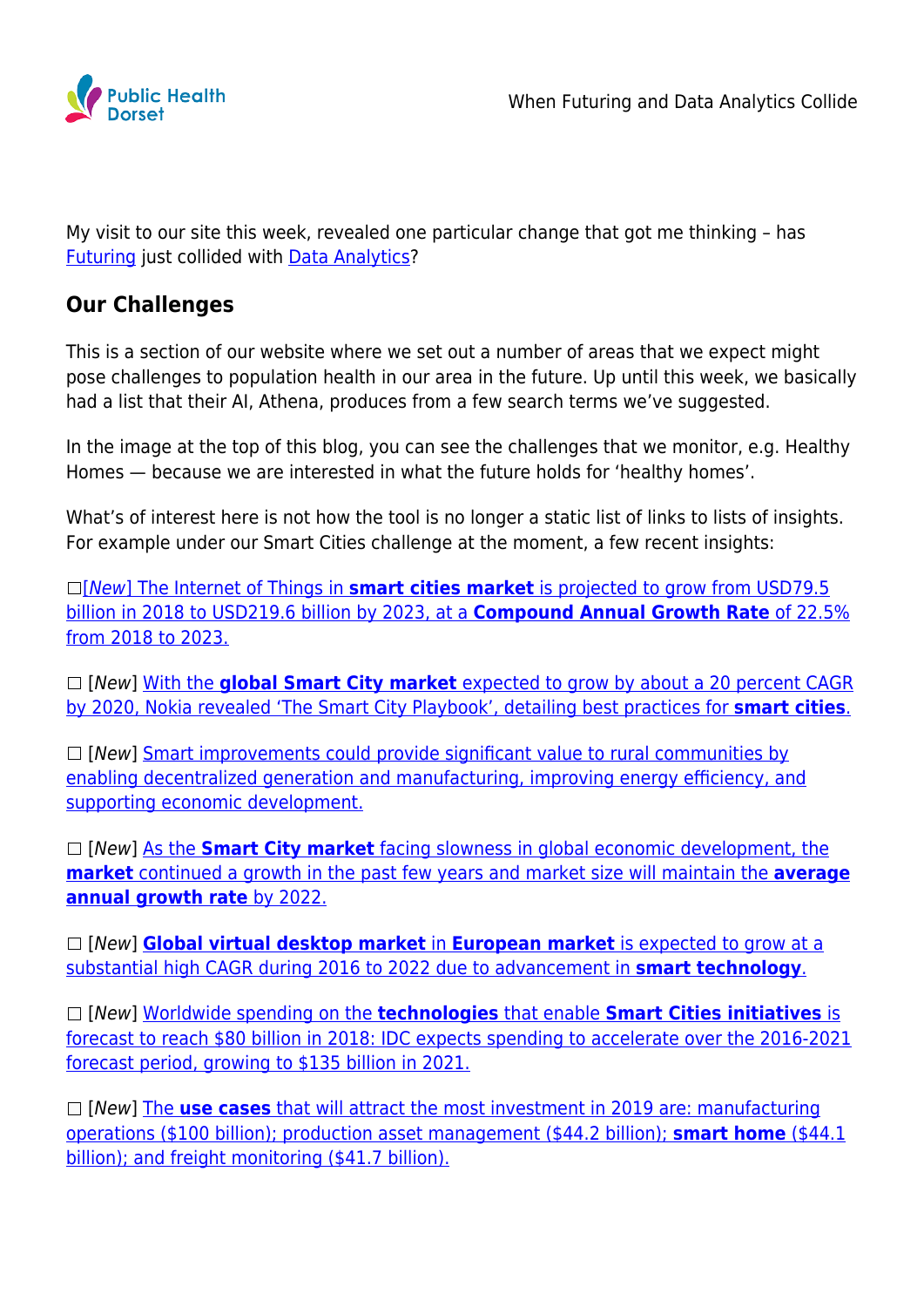

 [New] [IDC expected](https://statetechmagazine.com/article/2019/01/botnet-attacks-how-city-governments-can-defend-against-ddos-attacks-fueled-iot-botnets-perfcon) **[smart city initiatives](https://statetechmagazine.com/article/2019/01/botnet-attacks-how-city-governments-can-defend-against-ddos-attacks-fueled-iot-botnets-perfcon)** [to attract technology investments of more](https://statetechmagazine.com/article/2019/01/botnet-attacks-how-city-governments-can-defend-against-ddos-attacks-fueled-iot-botnets-perfcon) [than \\$81 billion globally in 2018, and spending is set to grow to \\$158 billion in 2022.](https://statetechmagazine.com/article/2019/01/botnet-attacks-how-city-governments-can-defend-against-ddos-attacks-fueled-iot-botnets-perfcon)

## **A Collision!**

The really interesting bit is the graphic "Intensity" vs "Tipping Point" in which all of our challenges, i.e. a number of insight lists, have been arranged.

**Intensity** — described as the number of insights in a particular challenge relative to our other challenges over the last three years. Our challenges are arranged from relatively lots of insights (bottom) through to few insights (top).

**Tipping-Point** — described as the likely point in the future where new ideas/insights contained in our challenges are likely to be accepted as "having arrived". Our challenges are arranged from 'arriving soon' (left) to 'some distance' away (right).

These two axes form a type of heat map, divided into a nine cell grid — with one additional variable of colour, which indicates when over the last three years most of the insights of a particular challenge have arrived. Bottom left cell of the graphic — the most intense challenge (in terms of insights arriving) and near term (in terms of likely to arrive) is our Smart Cities challenge. There is a lot going on in this space and of all the challenges we've identified new insights in this area are probably going to be finding acceptance sooner than many of our other challenges.

### **Preliminary Thoughts on our Challenges**

In this new light, this very interactive (within our Shaping Tomorrow environment) graphic will radically alter the way I cultivate Our Challenges insights.

Where's the interesting areas of recent insight development; straight to the RED challenges? What's my near horizon look like (four cells in bottom left); what's my far horizon's first week signals — early warning or looking the wrong way?

Re-calibrate, triangulate, keep reading, keep talking and discussing. Only do it much fast and much much more efficiently than ever before!

What do you think colleagues — give me a shout if you'd like to have a closer look and perhaps get us to help you explore your perceived future challenges.